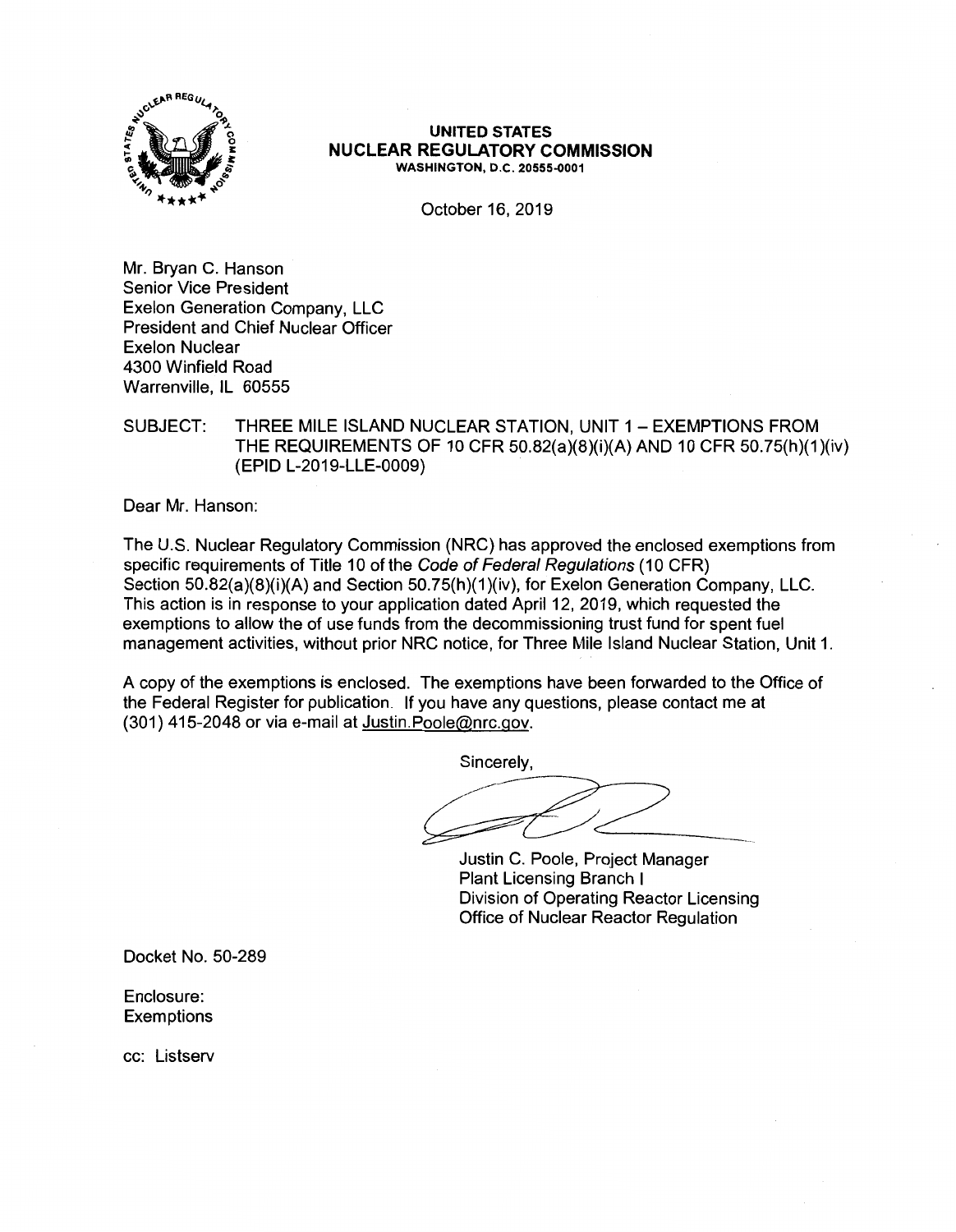# **ENCLOSURE**

# EXEMPTIONS

# EXELON GENERATION COMPANY, LLC

# THREE MILE ISLAND NUCLEAR STATION, UNIT 1

DOCKET NO. 50-289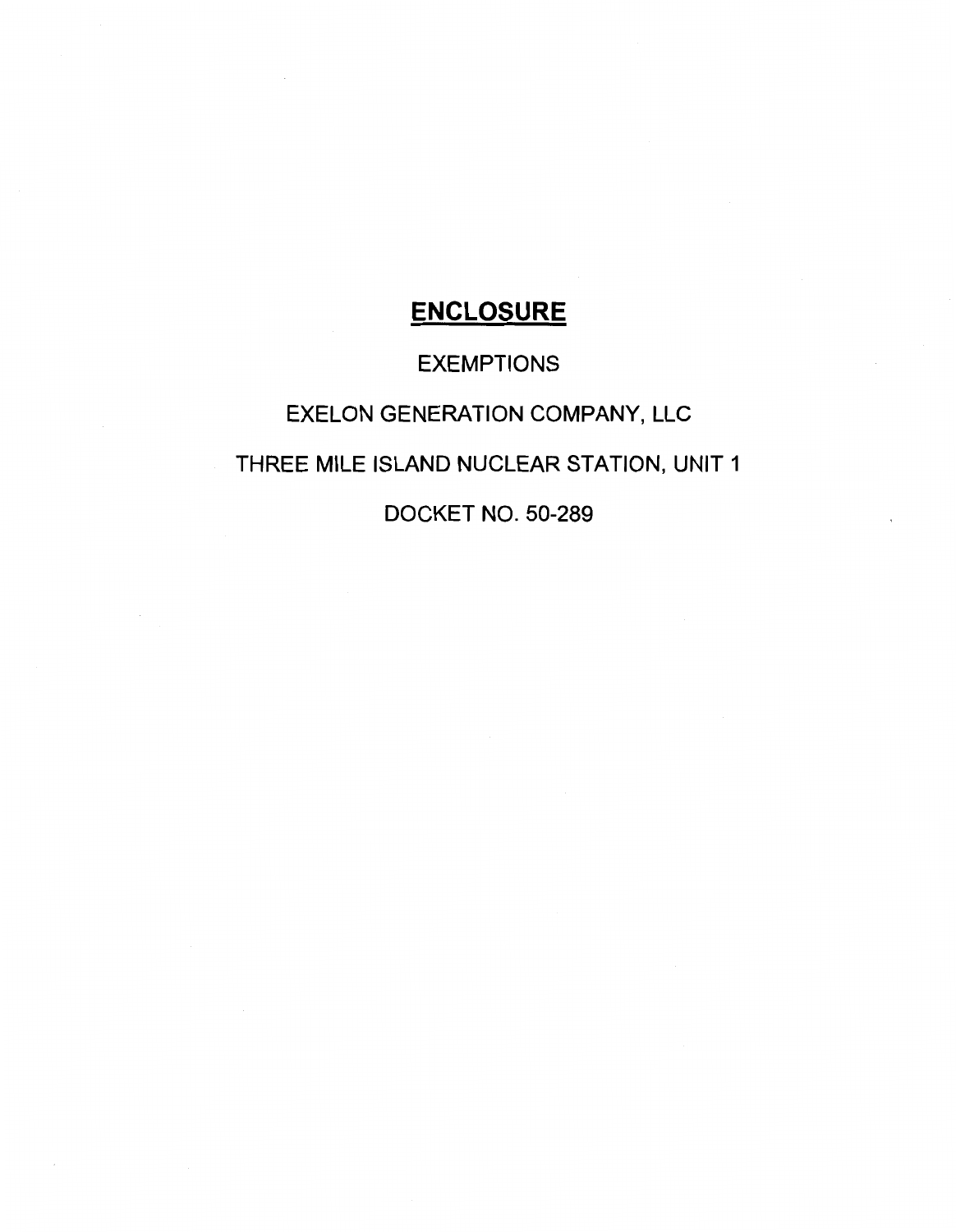#### **NUCLEAR REGULATORY COMMISSION**

**Docket No. 50-289 Exelon Generation Company, LLC Three Mile Island Nuclear Station, Unit 1 Exemptions** 

#### I. **Background.**

Exelon Generation Company, LLC (Exelon, the licensee) is the holder of Renewed Facility Operating License No. DPR-50 for the Three Mile Island Nuclear Station, Unit 1 {TMl-1 ). The facility is located in Dauphin County, Pennsylvania.

By letter dated June 20, 2017 (Agencywide Documents Access and Management System (ADAMS) Accession No. ML 17171A151), Exelon submitted a certification in accordance with Section 50.82(a)(1)(i) of Title 10 of the Code of Federal Regulations (10 CFR), stating its determination to permanently cease operations at TMl-1 no later than September 30, 2019. By letter dated September 26, 2019 (ADAMS Accession No. ML 19269E480), Exelon submitted to the NRC a certification in accordance with 10 CFR 50.82(a)(1 )(ii), stating that as of September 26, 2019, all fuel had been permanently removed from the TMl-1 reactor vessel. By separate letters dated April 5, 2019 (ADAMS Accession Nos. ML19095A009, ML19095A010, and ML 19095A041 ), Exelon submitted the TMl-1 spent fuel management plan (SFMP), site-specific decommissioning cost estimate (DCE), and post-shutdown decommissioning activities report (PSDAR), respectively.

#### II. **Request/Action.**

By letter dated April 12, 2019 (ADAMS Accession No. ML 19102A085), Exelon submitted a request for exemptions from 10 CFR 50.82(a)(8)(i)(A) and 10 CFR 50.75(h)(1 )(iv). The requested exemption from 10 CFR 50.82(a)(8)(i)(A) would permit Exelon to use funds from the TMl-1 Decommissioning Trust Fund (DTF} for spent fuel management activities in accordance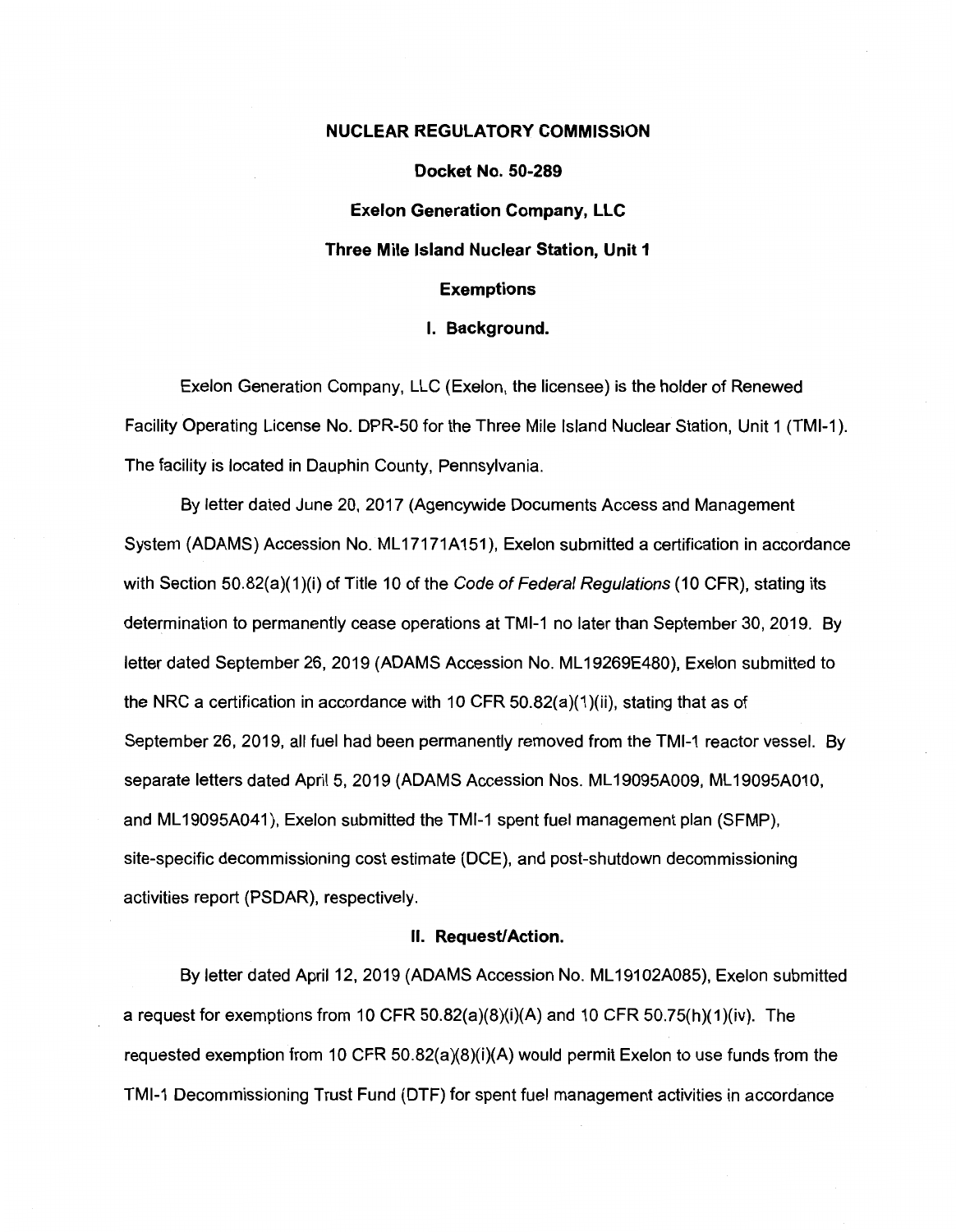with the TMI-1 site-specific DCE. The exemption from 10 CFR 50.75(h)(1)(iv) would also permit Exelon to make these withdrawals without prior notification of the **NRC,** similar to withdrawals for decommissioning activities made in accordance with 10 CFR 50.82(a)(8).

The 10 CFR 50.82(a)(8)(i)(A) requirement restricts the use of DTF withdrawals to expenses for legitimate decommissioning activities consistent with the definition of decommissioning that appears in 10 CFR 50.2. The definition of "decommission" in 10 CFR 50.2 reads as follows:

to remove a facility or site safely from service and reduce residual radioactivity to a level that permits-

( 1) Release of the property for unrestricted use and termination of the license; or

(2) Release of the property under restricted conditions and termination of the license.

This definition does not include activities associated with spent fuel management activities. Therefore, an exemption from 10 CFR 50.82(a)(8)(i)(A) is needed to allow Exelon to use funds from the DTF for spent fuel management activities. The requirements of 10 CFR  $50.75(h)(1)(iv)$ also restrict the use of DTF disbursements (other than for ordinary and incidental expenses) to decommissioning expenses until final radiological decommissioning is completed. Therefore, partial exemptions from 10 CFR 50.82(a)(8)(i)(A) and 10 CFR 50.75(h)(1)(iv) are needed to allow Exelon to use funds from the TMl-1 DTF for spent fuel management activities in accordance with the TMl-1 site-specific DCE.

The requirements of 10 CFR 50.75(h)(1)(iv) further provide that, except for withdrawals being made under 10 CFR  $50.82(a)(8)$  or for payments of ordinary administrative costs and other incidental expenses of the fund in connection with the operation of the fund, no disbursement may be made from the DTF without written notice to the NRC at least 30 working days in advance. Therefore, an exemption from 10 CFR 50.75(h)(1)(iv) is also needed to allow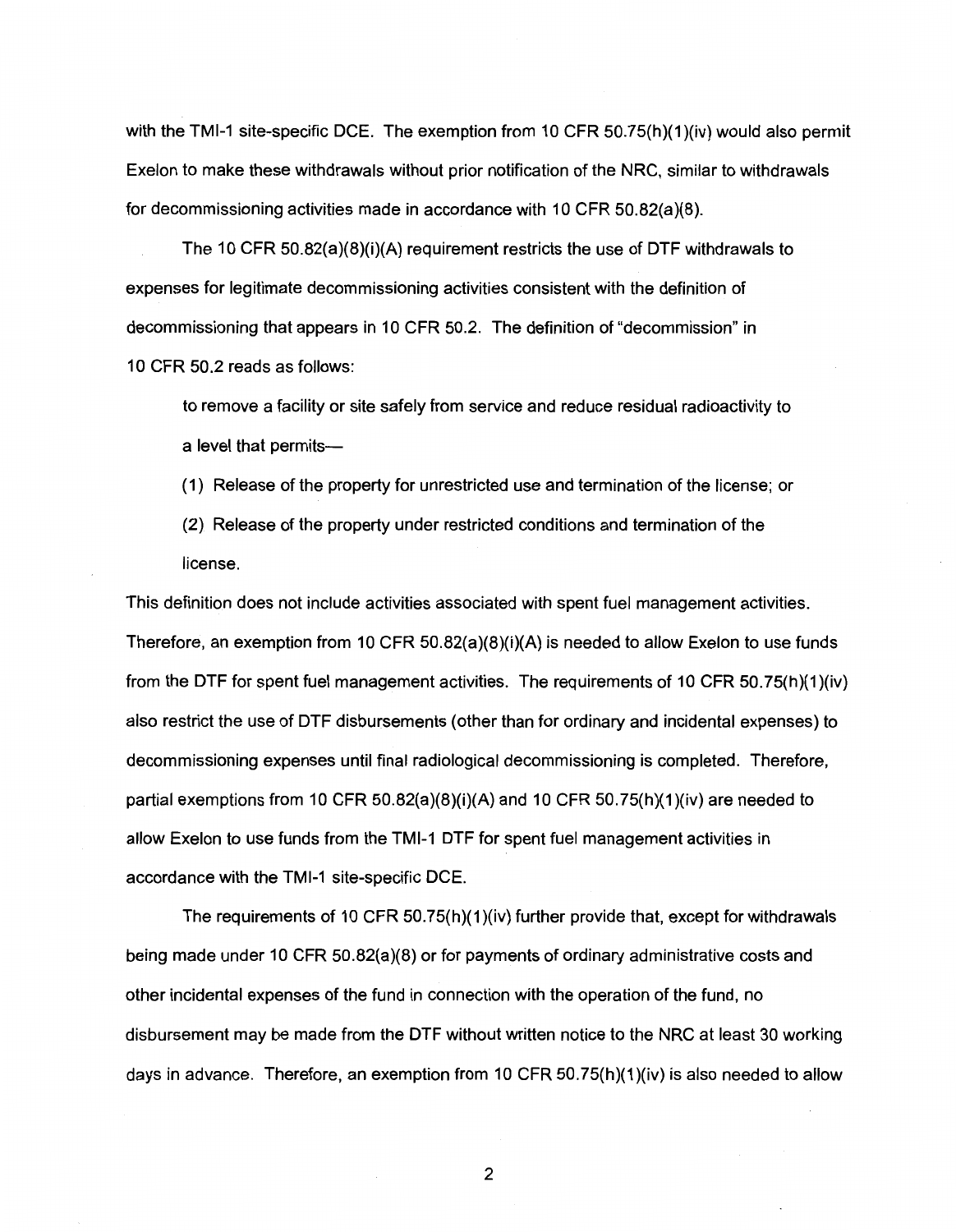Exelon to use funds from the TMl-1 DTF for spent fuel management activities at TMl-1 without prior NRC notification.

#### Ill. **Discussion.**

Pursuant to 10 CFR 50.12, the Commission may, upon application by any interested person or upon its own initiative, grant exemptions from the requirements of 10 CFR Part 50: (1) when the exemptions are authorized by law, will not present an undue risk to the public health and safety, and are consistent with the common defense and security; and (2) when any of the special circumstances listed in 10 CFR 50.12(a)(2) are present. These special circumstances include, among other things:

(a) Application of the regulation in the particular circumstances would not serve the underlying purpose of the rule or is not necessary to achieve the underlying purpose of the rule; and

(b) Compliance would result in undue hardship or other costs that are significantly in excess of those contemplated when the regulation was adopted, or that are significantly in excess of those incurred by others similarly situated.

#### **A. Authorized by Law**

The requested exemptions from 10 CFR 50.82(a)(8)(i)(A) and 10 CFR 50.75(h)(1)(iv) would allow Exelon to use a portion of the funds from the TMl-1 DTF for spent fuel management activities at TMl-1 without prior notice to the NRC, in the same manner that withdrawals are made under 10 CFR 50.82(a)(8) for decommissioning activities. As stated above, 10 CFR 50.12 allows the NRC to grant exemptions from the requirements of 10 CFR part 50 when the exemptions are authorized by law. The NRC staff has determined, as explained below, that there is reasonable assurance of adequate funding for radiological decommissioning because the licensee's use of the DTF for activities associated with spent fuel management will not negatively impact the availability of funding for radiological decommissioning. Accordingly,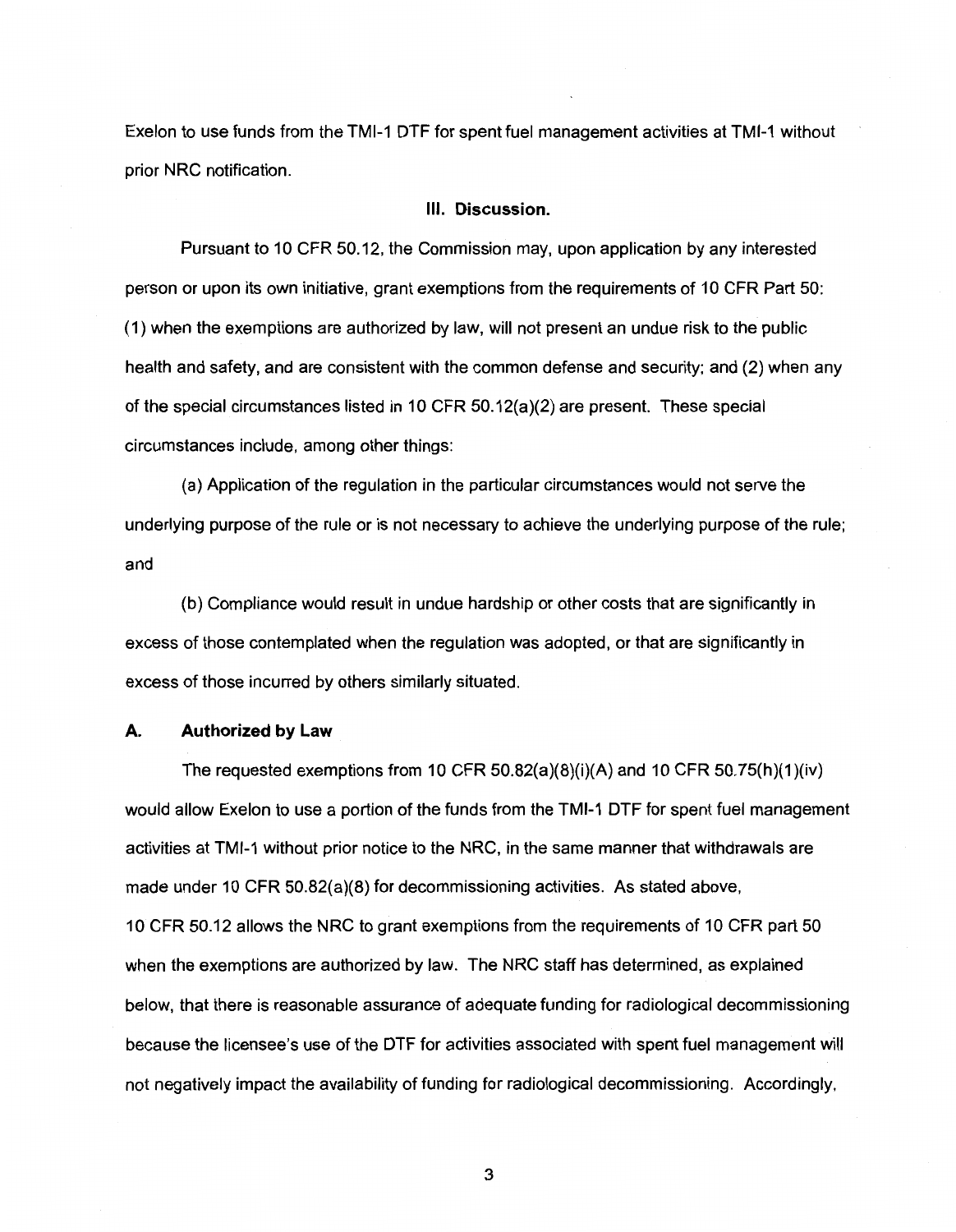the exemptions are authorized by law because granting the licensee's proposed exemptions will not result in a violation of the Atomic Energy Act of 1954, as amended, or the Commission's regulations.

#### **B. No Undue Risk to Public Health and Safety**

The underlying purpose of 10 CFR  $50.82(a)(8)(i)(A)$  and 10 CFR  $50.75(h)(1)(iv)$  is to provide reasonable assurance that adequate funds will be available for the radiological decommissioning of power reactors. As explained in further detail in Section D below, based on the NRC staff's review of Exelon's site-specific DCE and the staff's independent cash flow analysis provided in the enclosed Table 1, "NRC Cash Flow Analysis of TMl-1 Decommissioning Trust Funds and Associated Costs, including Spent Fuel Management," the NRC staff finds that the use of the TMl-1 DTF for spent fuel management activities at TMl-1 will not adversely impact Exelon's ability to terminate the TMl-1 license (i.e., complete radiological decommissioning) as planned, consistent with the schedule and costs contained in the PSDAR.

Furthermore, an exemption from 10 CFR 50.75(h)(1)(iv) to allow the licensee to make withdrawals from the DTF for spent fuel management activities without prior written notification to the NRC will not affect the sufficiency of funds in the DTF to accomplish radiological decommissioning because such withdrawals are still constrained by the provisions of 10 CFR  $50.82(a)(8)(i)(B) - (C)$  and are reviewable under the annual reporting requirements of 10 CFR 50.82(a)(8)(v) – (vii).

There are no new accident precursors created by using the DTF in the proposed manner. Thus, the probability of postulated accidents is not increased. Also, based on the above, the consequences of postulated accidents are not increased. No changes are being made in the types or amounts of effluents that may be released offsite. There is no significant increase in occupational or public radiation exposure. Therefore, the requested exemptions will not present an undue risk to the public health and safety.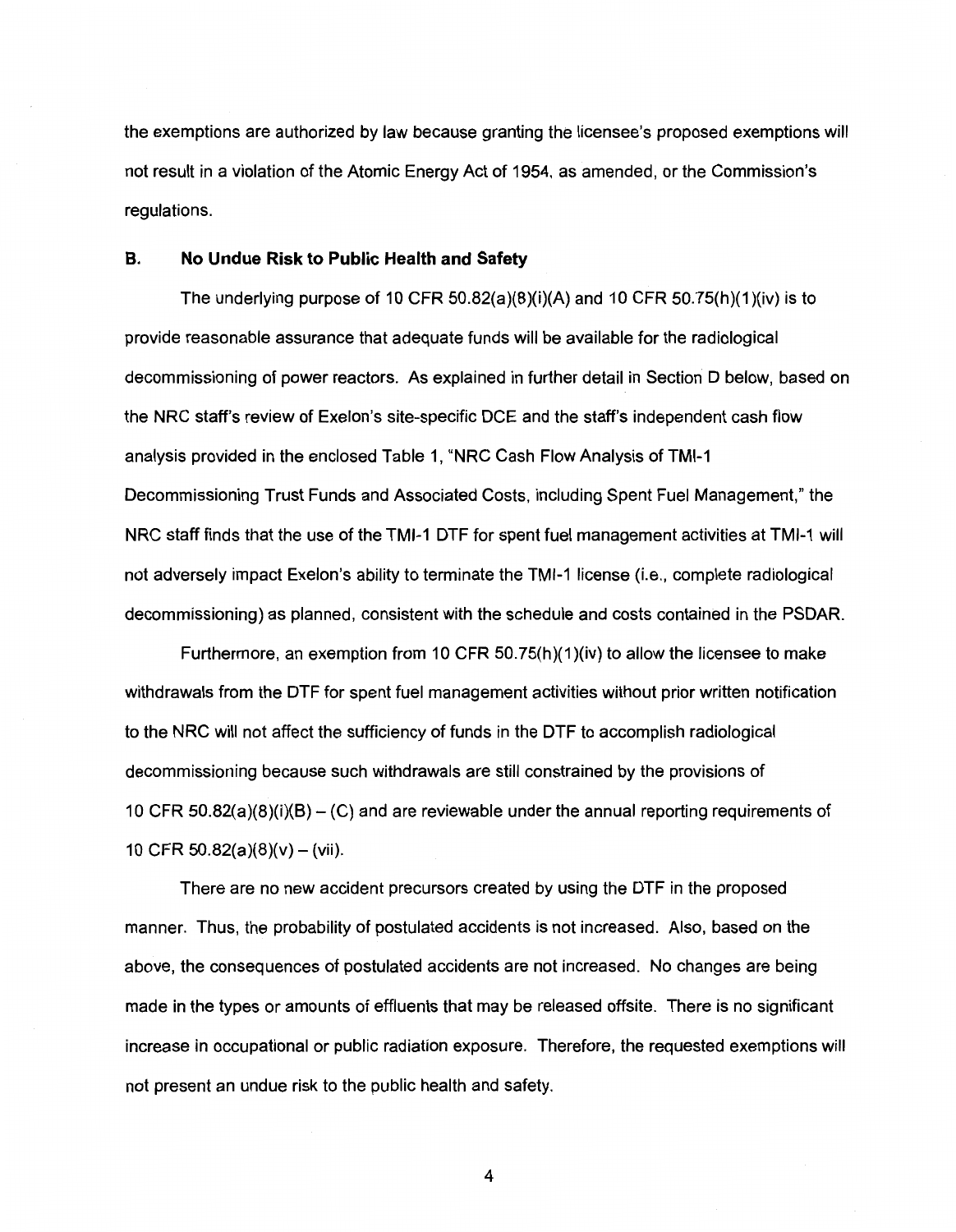## **C. Consistent with the Common Defense and Security**

The requested exemptions would allow Exelon to use funds from the TMl-1 DTF for spent fuel management activities at TMl-1. Spent fuel management under 10 CFR 50.54(bb) is an integral part of the planned decommissioning and license termination process and will not adversely affect Exelon's ability to physically secure the site or protect special nuclear material. This change to enable the use of a portion of the funds from the DTF for spent fuel management activities has no relation to security issues. Therefore, the common defense and security is not impacted by the requested exemptions.

#### **D. Special Circumstances**

Special circumstances, in accordance with 10 CFR 50.12(a)(2)(ii), are present whenever application of the regulation in the particular circumstances is not necessary to achieve the underlying purpose of the regulation.

The underlying purpose of 10 CFR  $50.82(a)(8)(i)(A)$  and 10 CFR  $50.75(h)(1)(iv)$ , which restricts withdrawals from DTFs to expenses for radiological decommissioning activities, is to provide reasonable assurance that adequate funds will be available for radiological decommissioning of power reactors and license termination. Strict application of these requirements would prohibit the withdrawal of funds from the TMl-1 DTF for spent fuel management activities, until final radiological decommissioning at TMl-1 has been completed.

The April 1, 2019, annual report on the status of decommissioning funding for TMl-1 (ADAMS Accession No. ML 19091A140), and the PSDAR both report a DTF balance of \$669.6 million as of December 31, 2018. The cash flow analysis in Table 2 of the April 12, 2019, application is based on a beginning DTF balance of \$662.9 million as of December 31, 2018. The licensee stated that the beginning DTF balance was adjusted to account for 2017 and 2018 site radiological decommissioning planning and 2018 spent fuel management planning costs that would be reimbursed if the exemptions were granted. The Exelon analysis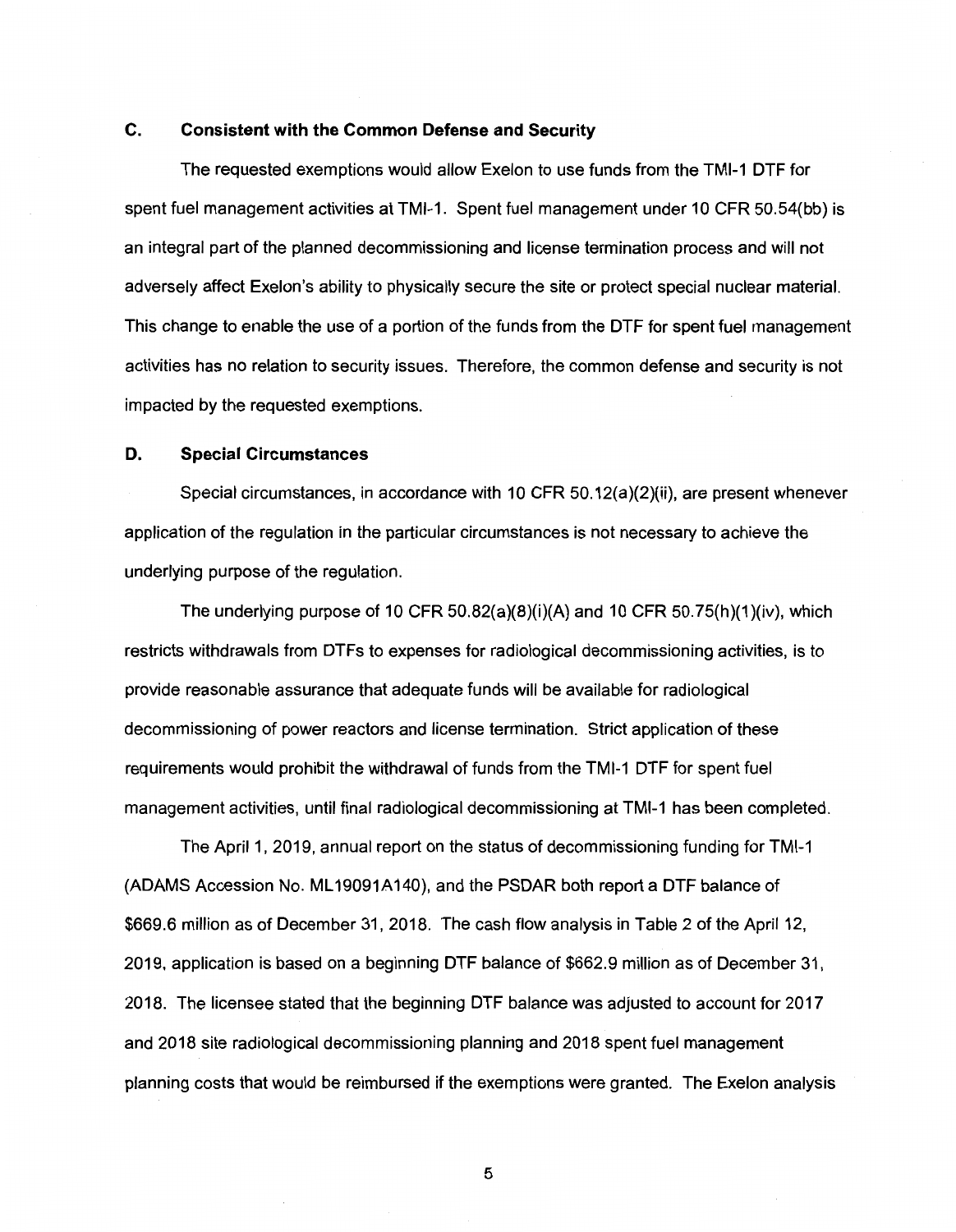in the TMl-1 site-specific DCE, PSDAR, and exemption requests project the total radiological decommissioning cost of TMl-1 to be approximately \$1 billion in 2018 dollars and the spent fuel management costs to be \$158.6 million in 2018 dollars. This amounts to total estimated costs of approximately \$1.16 billion for decommissioning and spent fuel management, with license termination occurring in 2081.

The NRC staff performed an independent cash flow analysis of the DTF over the 60 year SAFSTOR period (assuming an annual real rate of return of two percent, as allowed by 10 CFR 50.75( $e$ )( $1$ )(ii)) and determined the projected earnings of the DTF. The results of the staff's analysis are presented in the enclosed Table 1. In its analysis, the NRC staff used the lesser opening DTF balance of \$662.9 million as a conservative estimate that reflects less money available to cover radiological decommissioning and spent fuel management costs.

As shown in the enclosed Table 1, the NRC staff confirmed that the current funds in the DTF and projected earnings are expected to be available and sufficient to complete all NRC required radiological decommissioning activities at TMl-1, and also to pay for spent fuel management activities. Therefore, the NRC staff finds that Exelon has provided reasonable assurance that adequate funds will be available for the radiological decommissioning of TMl-1, even with the disbursement of funds from the DTF for spent fuel management activities. Consequently, the NRC staff concludes that application of the requirements of 10 CFR  $50.82(a)(8)(i)(A)$  and 10 CFR  $50.75(h)(1)(iv)$ , that funds from the DTF only be used for radiological decommissioning activities and not for spent fuel management activities, is not necessary to achieve the underlying purpose of the rule; thus, special circumstances are present supporting approval of the exemption requests.

In its submittal, Exelon also requested exemption from the requirement of 10 CFR 50.75(h)(1 )(iv) concerning prior written notification to the NRC of withdrawals from the DTF to fund activities other than radiological decommissioning. The underlying purpose of notifying the NRC prior to withdrawal of funds from the DTF is to provide opportunity for NRC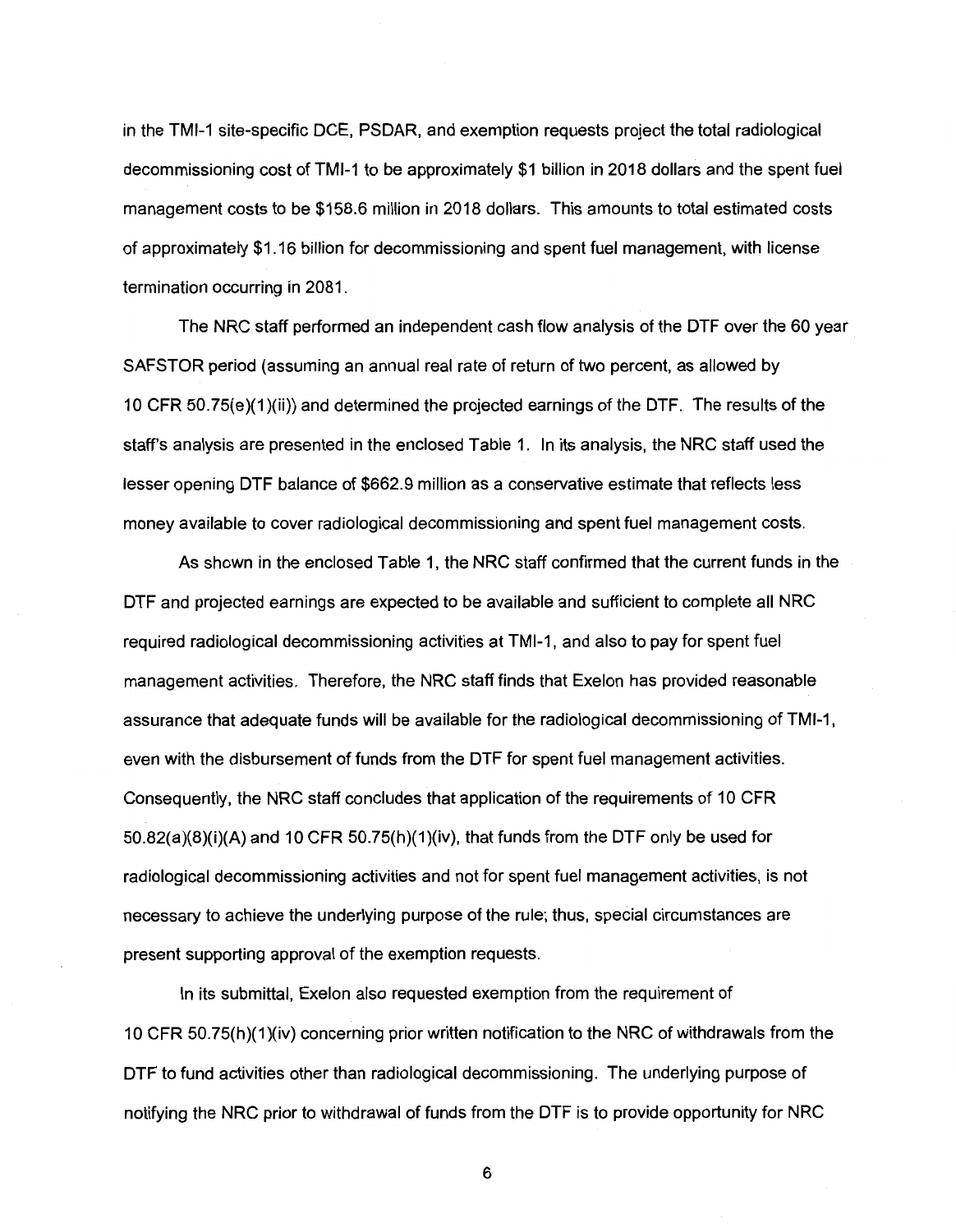intervention, when deemed necessary, if the withdrawals are for expenses other than those authorized by 10 CFR 50.75(h)(1)(iv) and 10 CFR 50.82(a)(8) that could result in there being insufficient funds in the DTF to accomplish radiological decommissioning.

By granting the exemptions to 10 CFR  $50.75(h)(1)(iv)$  and 10 CFR  $50.82(a)(8)(i)(A)$ , the NRC staff considers that withdrawals consistent with the licensee's submittal dated April 12, 2019, are authorized. As stated previously, the NRC staff has determined that there are sufficient funds in the DTF to complete radiological decommissioning activities as well as to conduct spent fuel management activities consistent with the PSDAR, site-specific DCE, and the April 12, 2019, exemption requests. Pursuant to the requirements in 10 CFR 50.82(a)(8)(v) and (vii), licensees are required to monitor and annually report to the NRC the status of the DTF and the licensee's funding for managing spent fuel. These reports provide the NRC staff with awareness of, and the ability to take action on, any actual or potential funding deficiencies. Additionally, 10 CFR 50.82(a)(8)(vi) requires that the annual financial assurance status report must include additional financial assurance to cover the estimated cost of completion if the sum of the balance of any remaining decommissioning funds, plus earnings on such funds calculated at not greater than a two-percent real rate of return, together with the amount provided by other financial assurance methods being relied upon, does not cover the estimated cost to complete the decommissioning. The requested exemption would not allow the withdrawal of funds from the DTF for any other purpose that is not currently authorized in the regulations without prior notification to the NRC. Therefore, the granting of this exemption to 10 CFR 50.75(h)(1)(iv) to allow the licensee to make withdrawals from the DTF to cover authorized expenses for spent fuel management activities without prior written notification to the NRC will still meet the underlying purpose of the regulation.

Special circumstances, in accordance with 10 CFR 50.12(a)(2)(iii), are present whenever compliance would result in undue hardship or other costs that are significantly in excess of those contemplated when the regulation was adopted, or that are significantly in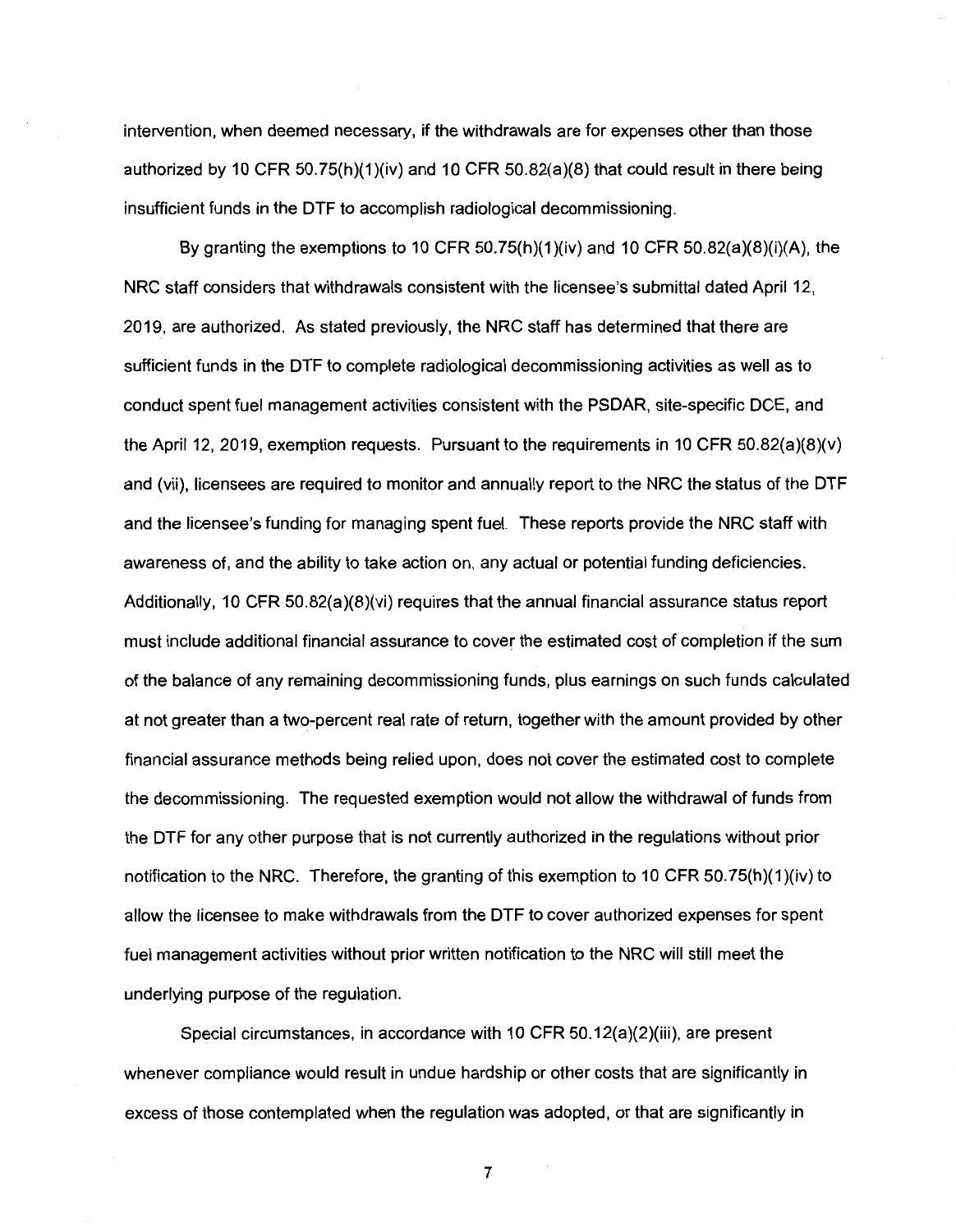excess of those incurred by others similarly situated. The licensee stated that the DTF contains funds in excess of the estimated costs of radiological decommissioning and that these excess funds are needed for spent fuel management activities. Preventing access to those excess funds in the DTF because spent fuel management activities are not associated with radiological decommissioning would create an unnecessary financial burden without any corresponding safety benefit. The adequacy of the DTF to cover the cost of activities associated with radiological decommissioning and pay for costs associated with spent fuel management is supported by the staff's independent cash flow analysis in the enclosed Table 1. If the licensee cannot use its DTF for spent fuel management, it would need to obtain additional funding that would not be recoverable from the DTF, or the licensee would have to modify its decommissioning approach and methods. The NRC staff concludes that either outcome would impose an unnecessary and undue burden significantly in excess of that contemplated when 10 CFR 50.82(a)(8)(i)(A) and 10 CFR 50.75(h)(1)(iv) were adopted.

Since the underlying purposes of 10 CFR 50.82(a)(8)(i)(A) and 10 CFR 50.75(h)(1)(iv) would be achieved by allowing Exelon to use a portion of the TMl-1 DTF for spent fuel management activities without prior NRC notification, and since compliance with the regulations would result · in an undue hardship or other costs that are significantly in excess of those contemplated when the regulations were adopted, the special circumstances required by 10 CFR 50.12(a)(2)(ii) and 10 CFR 50.12(a)(2)(iii) exist and support the approval of the requested exemptions.

#### **E. Environmental Considerations**

In accordance with 10 CFR 51.31(a), the Commission has determined that the granting of the exemptions will not have a significant effect on the quality of the human environment (see Environmental Assessment and Finding of No Significant Impact published in the Federal Register on October 16, 2019 (84 FR 55342).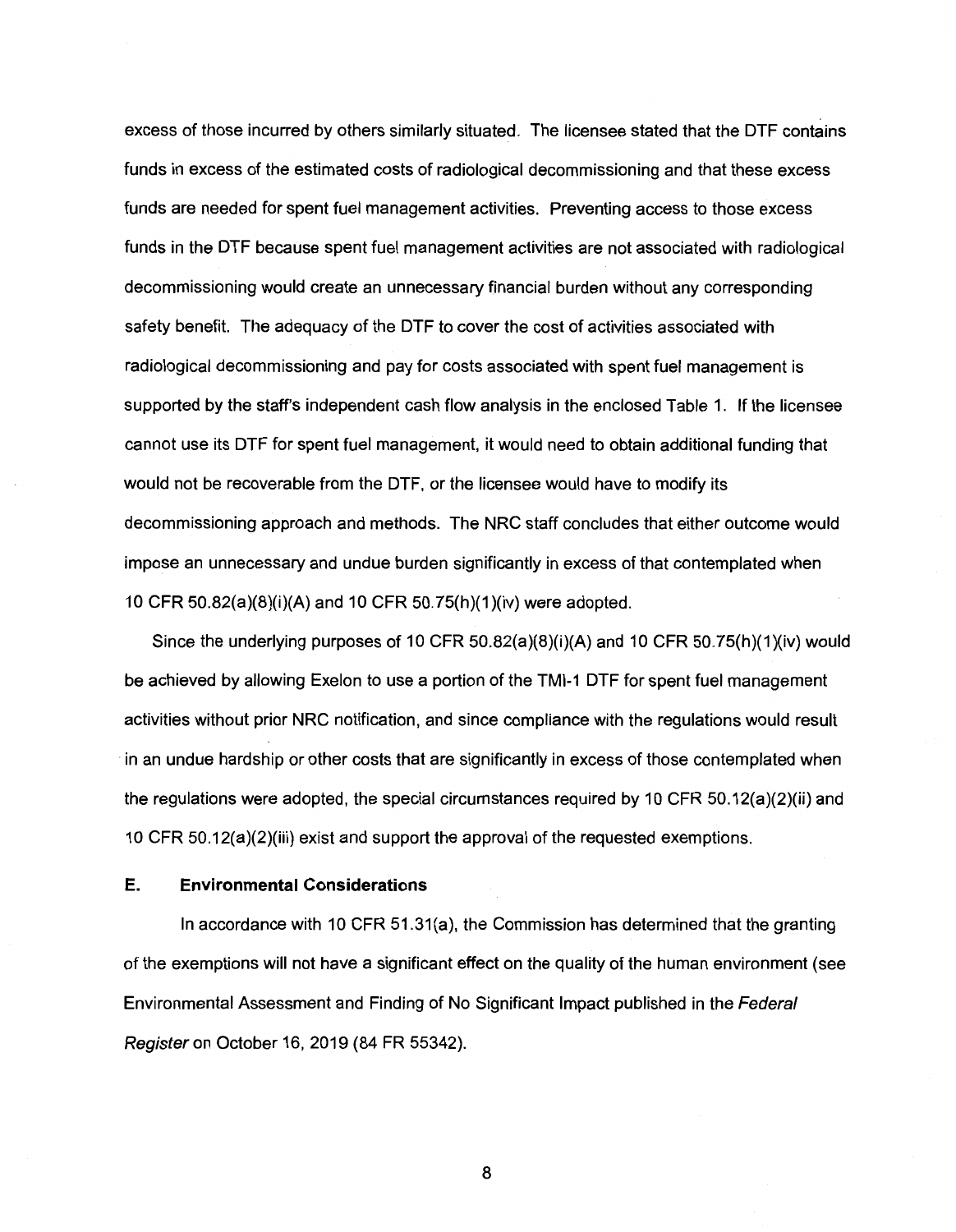#### **IV. Conclusions.**

In consideration of the above, the NRC staff finds that the proposed exemptions confirm the adequacy of funding in the TMl-1 DTF to complete radiological decommissioning of the site and to terminate the license and also to cover estimated spent fuel management activities.

Accordingly, the Commission has determined that, pursuant to 10 CFR 50.12(a), the exemption is authorized by law, will not present an undue risk to the public health and safety, and is consistent with the common defense and security. Also, special circumstances are present. Therefore, the Commission hereby grants Exelon exemptions from the requirements of 10 CFR 50.82(a)(8)(i)(A) and 10 CFR 50.75(h)(1)(iv) to allow them to use of a portion of the funds from the TMl-1 DTF for spent fuel management activities, without prior NRC notification, consistent with the PSDAR and site-specific DCE dated April 5, 2019.

The exemptions are effective upon issuance.

Dated at Rockville, Maryland, this 16th day of October, 2019.

For the Nuclear Regulatory Commission.

 $\begin{array}{ccc} \n\mu & \n\end{array}$   $\begin{array}{ccc} \n\mu & \n\end{array}$ <br>  $\begin{array}{ccc} \n\mu & \n\end{array}$  Craig G. Erlanger, Director,<br>
Division of Operating Reactor Licensing,

Office of Nuclear Reactor Regulation.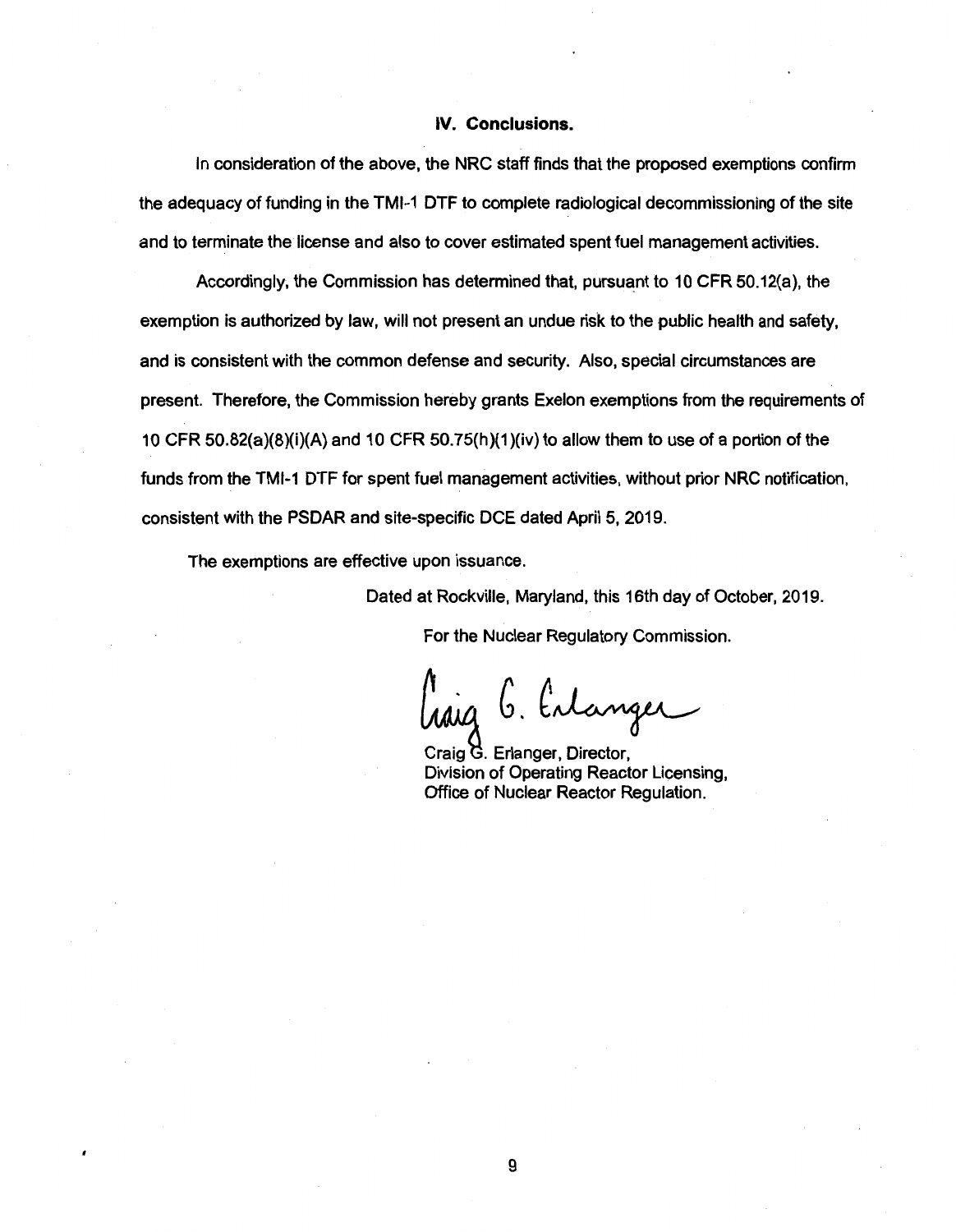## Table 1 - NRC Cash Flow Analysis of TMl-1 Decommissioning Trust Funds and Associated Costs, including Spent Fuel Management (thousands of constant 2018 dollars)

| Year | <b>Opening DTF</b> | License            | <b>Spent Fuel</b>       | Interest 2% | <b>EOY Trust</b>  |
|------|--------------------|--------------------|-------------------------|-------------|-------------------|
|      | <b>Balance</b>     | <b>Termination</b> | <b>Management Costs</b> |             | <b>Fund Value</b> |
|      |                    | Costs              |                         |             |                   |
| 2019 | \$662,953          | \$20,490           | \$27,477                | \$12,300    | \$627,286         |
| 2020 | \$627,286          | \$66,516           | \$30,973                | \$10,596    | \$540,393         |
| 2021 | \$540,393          | \$45,645           | \$25,395                | \$9,387     | \$478,740         |
| 2022 | \$478,740          | \$38,025           | \$14,963                | \$8,515     | \$434,267         |
| 2023 | \$434,267          | \$10,088           | \$123                   | \$8,481     | \$432,537         |
| 2024 | \$432,537          | \$9,099            | \$1,139                 | \$8,446     | \$430,745         |
| 2025 | \$430,745          | \$6,057            | \$4,152                 | \$8,411     | \$428,947         |
| 2026 | \$428,947          | \$6,057            | \$4,152                 | \$8,375     | \$427,112         |
| 2027 | \$427,112          | \$6,057            | \$4,152                 | \$8,338     | \$425,241         |
| 2028 | \$425,241          | \$6,073            | \$4,163                 | \$8,300     | \$423,305         |
| 2029 | \$423,305          | \$6,057            | \$4,152                 | \$8,262     | \$421,358         |
| 2030 | \$421,358          | \$6,057            | \$4,152                 | \$8,223     | \$419,372         |
| 2031 | \$419,372          | \$6,057            | \$4,152                 | \$8,183     | \$417,347         |
| 2032 | \$417,347          | \$6,073            | \$4,163                 | \$8,142     | \$415,253         |
| 2033 | \$415,253          | \$6,057            | \$4,152                 | \$8,101     | \$413,145         |
| 2034 | \$413,145          | \$6,052            | \$7,385                 | \$7,994     | \$407,702         |
| 2035 | \$407,702          | \$6,040            | \$13,784                | \$7,758     | \$395,635         |
| 2036 | \$395,635          | \$5,702            | \$0                     | \$7,799     | \$397,732         |
| 2037 | \$397,732          | \$5,686            | \$0                     | \$7,841     | \$399,887         |
| 2038 | \$399,887          | \$5,686            | \$0                     | \$7,884     | \$402,085         |
| 2039 | \$402,085          | \$5,686            | \$0                     | \$7,928     | \$404,327         |
| 2040 | \$404,327          | \$5,702            | \$0                     | \$7,973     | \$406,598         |
| 2041 | \$406,598          | \$5,686            | \$0                     | \$8,018     | \$408,930         |
| 2042 | \$408,930          | \$5,686            | \$0                     | \$8,065     | \$411,309         |
| 2043 | \$411,309          | \$5,686            | \$0                     | \$8,112     | \$413,735         |
| 2044 | \$413,735          | \$5,702            | \$0                     | \$8,161     | \$416,194         |
| 2045 | \$416,194          | \$5,686            | \$0                     | \$8,210     | \$418,718         |
| 2046 | \$418,718          | \$5,686            | \$0                     | \$8,261     | \$421,293         |
| 2047 | \$421,293          | \$5,686            | \$0                     | \$8,312     | \$423,919         |
| 2048 | \$423,919          | \$5,702            | \$0                     | \$8,364     | \$426,581         |
| 2049 | \$426,581          | \$5,686            | \$0                     | \$8,418     | \$429,313         |
| 2050 | \$429,313          | \$5,686            | \$0                     | \$8,473     | \$432,099         |
| 2051 | \$432,099          | \$5,686            | \$0                     | \$8,528     | \$434,942         |
| 2052 | \$434,942          | \$5,702            | \$0                     | \$8,585     | \$437,825         |
| 2053 | \$437,825          | \$5,686            | \$0                     | \$8,643     | \$440,781         |
| 2054 | \$440,781          | \$5,686            | \$0                     | \$8,702     | \$443,797         |
| 2055 | \$443,797          | \$5,686            | \$0                     | \$8,762     | \$446,873         |
| 2056 | \$446,873          | \$5,702            | \$0                     | \$8,823     | \$449,995         |

Enclosure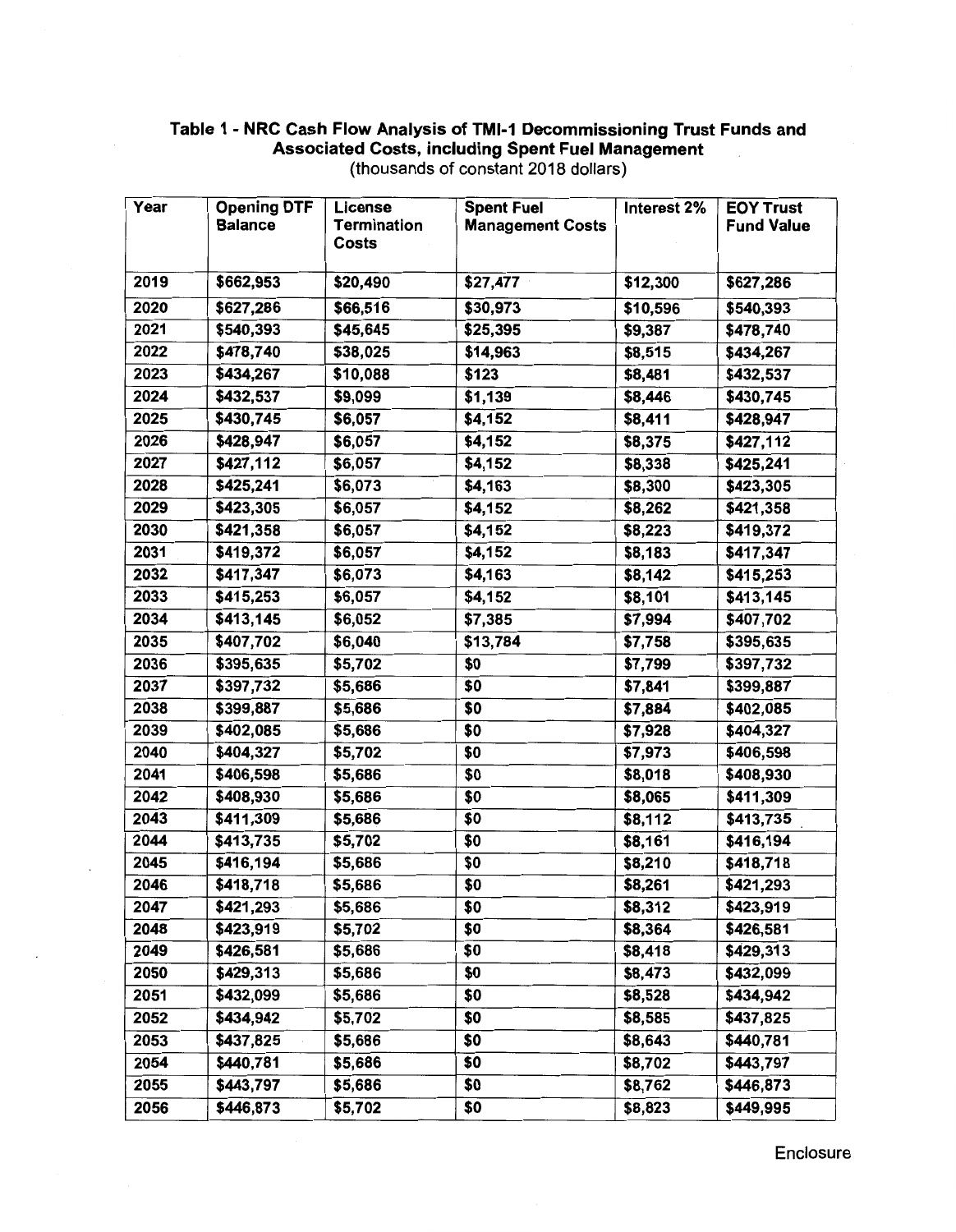| 2057         | \$449,995 | \$5,686     | \$0       | \$8,886 | \$453,195 |
|--------------|-----------|-------------|-----------|---------|-----------|
| 2058         | \$453,195 | \$5,686     | \$0       | \$8,950 | \$456,459 |
| 2059         | \$456,459 | \$5,686     | \$0       | \$9,015 | \$459,789 |
| 2060         | \$459,789 | \$5,702     | \$0       | \$9,082 | \$463,168 |
| 2061         | \$463,168 | \$5,686     | \$0       | \$9,150 | \$466,632 |
| 2062         | \$466,632 | \$5,686     | \$0       | \$9,219 | \$470,165 |
| 2063         | \$470,165 | \$5,886     | \$0       | \$9,286 | \$473,565 |
| 2064         | \$473,565 | \$5,702     | \$0       | \$9,357 | \$477,220 |
| 2065         | \$477,220 | \$5,686     | \$0       | \$9,431 | \$480,965 |
| 2066         | \$480,965 | \$5,686     | \$0       | \$9,506 | \$484,784 |
| 2067         | \$484,784 | \$5,686     | \$0       | \$9,582 | \$488,680 |
| 2068         | \$488,680 | \$5,702     | \$0       | \$9,660 | \$492,638 |
| 2069         | \$492,638 | \$5,686     | \$0       | \$9,739 | \$496,691 |
| 2070         | \$496,691 | \$5,886     | \$0       | \$9,816 | \$500,621 |
| 2071         | \$500,621 | \$5,686     | \$0       | \$9,899 | \$504,833 |
| 2072         | \$504,833 | \$5,702     | \$0       | \$9,983 | \$509,114 |
| 2073         | \$509,114 | \$24,709    | \$0       | \$9,688 | \$494,093 |
| 2074         | \$494,093 | \$61,226    | \$0       | \$8,657 | \$441,524 |
| 2075         | \$441,524 | \$150,301   | \$0       | \$5,824 | \$297,048 |
| 2076         | \$297,048 | \$113,681   | \$0       | \$3,667 | \$187,034 |
| 2077         | \$187,034 | \$75,862    | \$0       | \$2,223 | \$113,396 |
| 2078         | \$113,396 | \$75,687    | \$0       | \$754   | \$38,463  |
| 2079         | \$38,463  | \$32,813    | \$0       | \$113   | \$5,763   |
| 2080         | \$5,763   | \$133       | \$0       | \$113   | \$5,743   |
| 2081         | \$5,743   | \$95        | \$0       | \$113   | \$5,760   |
|              |           |             |           |         |           |
| <b>TOTAL</b> |           | \$1,001,949 | \$158,629 |         |           |

 $\mathcal{L}$